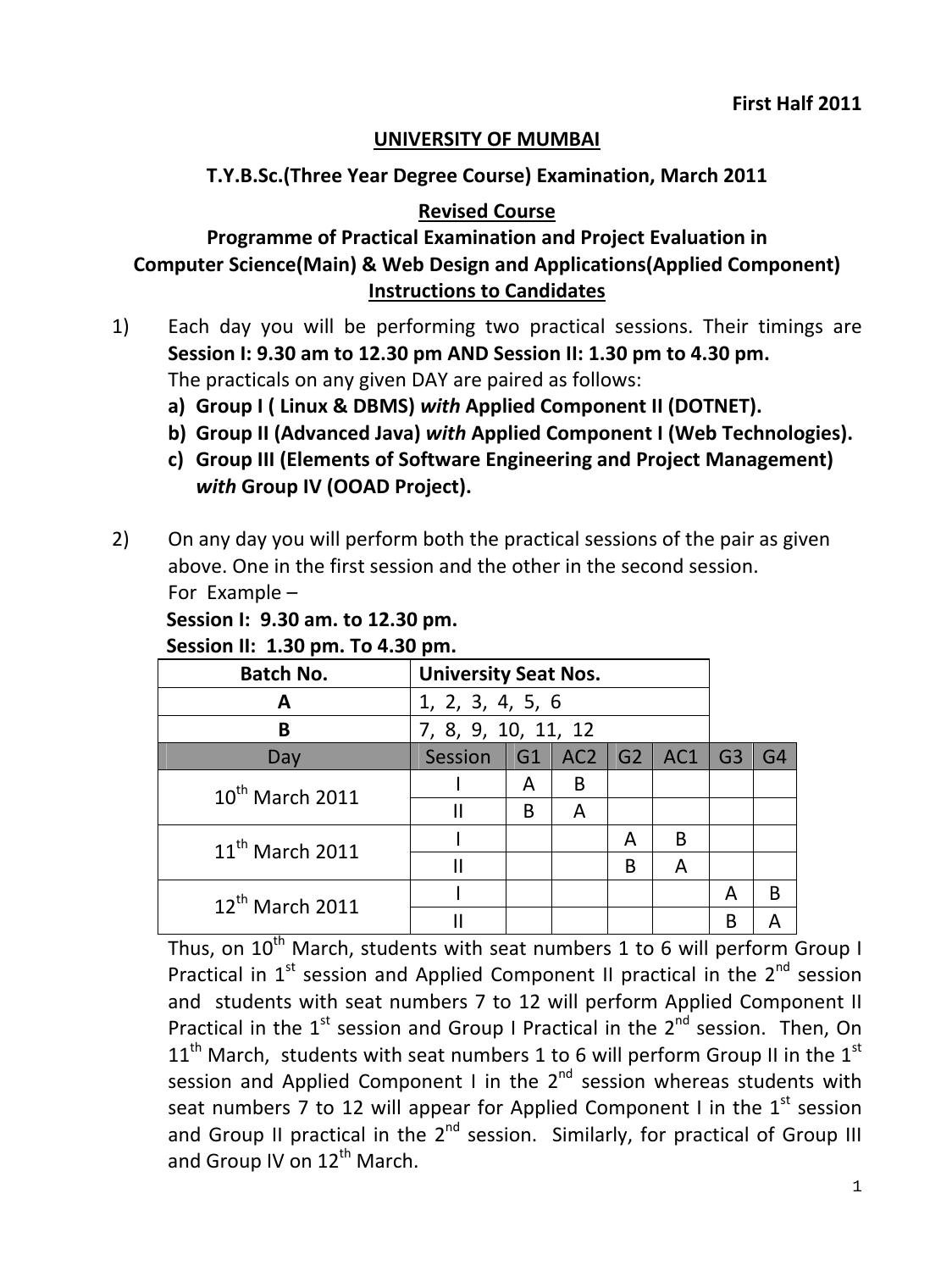- 3) You should be present at the place of your examination **at least 30 minutes before** the commencement of the examination along with your **ID‐Card and Hall Ticket**. Possession of both of which is **ABSOLUTELY COMPULSORY**.
- 4) You should bring with you, your **certified journal** and **certified project documentation**. All of these should bear your University Examination Seat Number on the cover.
- 5) You will not be allowed to keep any books, notes or papers, CDs, Pen Drives, Card Reader or any other kind of memory sticks with you except writing instruments and ruler in the Practical Laboratory.
- 6) Possession of Mobile Phone even in SWITCH OFF mode will be treated as **MALPRACTICE** and will invite strictest punishment. Do **NOT** bring Mobile Phones to the center as there is no arrangement for safekeeping.
- 7) Use an ink pen, a ballpoint pen for your writing work.
- 8) All the projects should be loaded in the directory named "**UMFH11\University Seat number**" under the root of the file system. All the project data should be solely in that subdirectory only. Ensure that your OOAD project can be demonstrated, within the laboratory, to the examiner. Do the proper settings of your project well in advance.
- 9) You will perform the practical as per the instructions given to you on the slip that you pick up.
- 10) Please feel free to ask the examiner for clarification about anything that you do not fully understand in the slip. In no circumstances, candidates are allowed to talk with other candidates.
- 11) Your program and everything pertaining to it must be stored **only** in the **subdirectory bearing your University Seat Number located under the UMFH11 directory, which is located directly under the root of the file system(For Example C:\)**